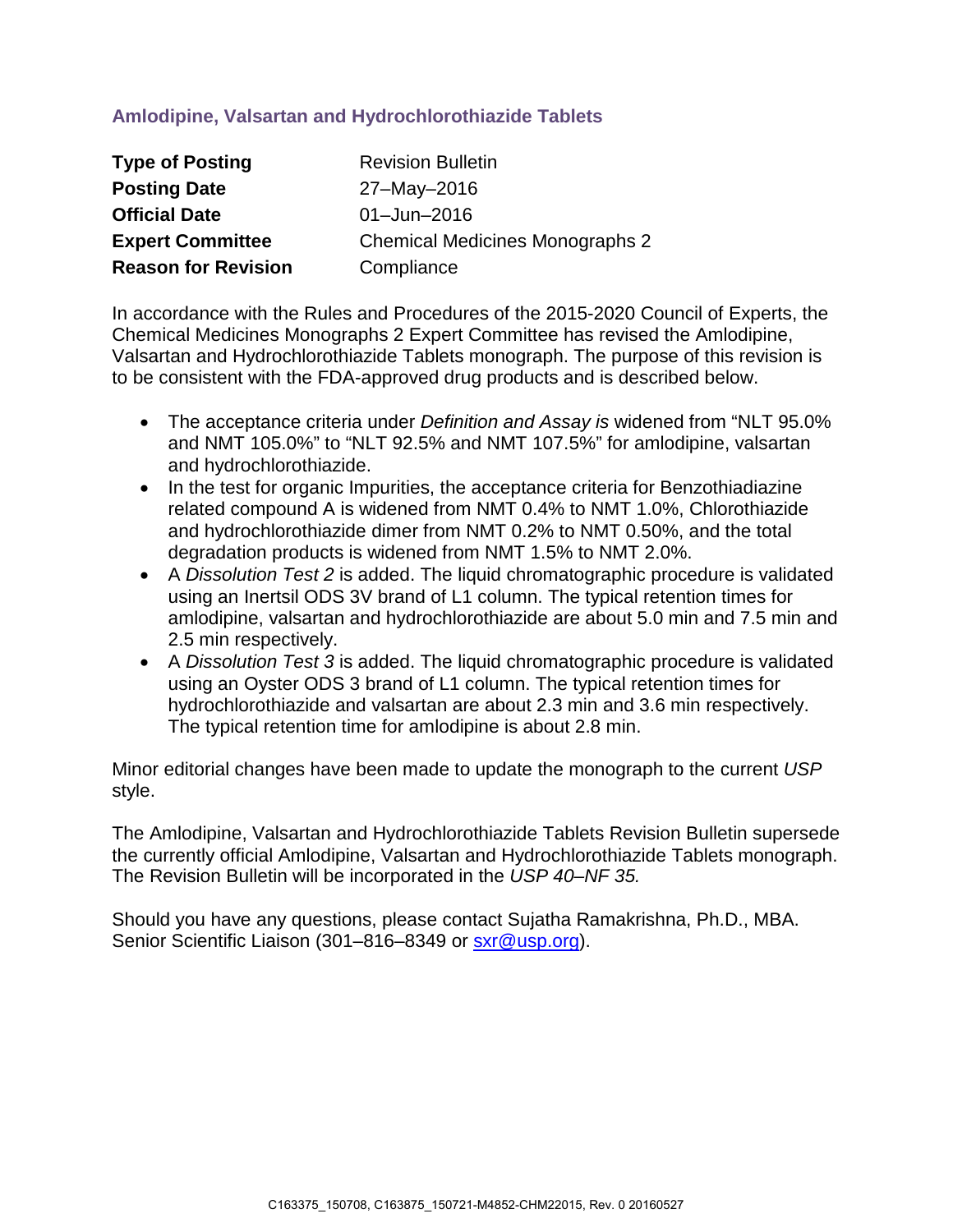## **Amlodipine, Valsartan, and Tablet Hydrochlorothiazide Tablets**

### *<u>Change to read:</u>*

### **IDENTIFICATION**

- sartan, and hydrochlorothiazide peaks of *Sample solution* mL of amlodipine in *Diluent* from *Sample stock solution A*, *Sample solution B*, and *Sample solution* C and those of the *Standard solution* exhibit maxima and minima at the the *Standard solution* exhibit maxima and minima at the mL of valsartan in *Diluent* from *Sample stock solution* same wavelengths, as obtained in the *Assay*. **Sample solution C:** Nominally equivalent to
- **<sup>B</sup>.** The retention times of the amlodipine, valsartan, and 0.025 mg/mL of hydrochlorothiazide in *Diluent* from hydrochlorothiazide peaks of *Sample solution A, Sample Sample Stock solution*<br>solution B, and *Sample solution* C correspond to those of **Chromatographic system** *solution B, and Sample solution C* correspond to those of the *Standard solution*, as obtained in the *Assay*.

- 
- 

| ۰.<br>٠<br>× |  |
|--------------|--|
|--------------|--|

| <b>Analysis</b><br>Samples: Standard solution, Sample solution A, S<br>solution B, and Sample solution C | <b>Solution B</b><br>(%) | <b>Solution A</b><br>(%) | Time<br>(min) |
|----------------------------------------------------------------------------------------------------------|--------------------------|--------------------------|---------------|
| Calculate the percentage of the labeled amount                                                           |                          | 95                       |               |
| amlodipine $(C_{20}H_{25}ClN_2O_5)$ in the portion of Tal                                                | 50                       | 50                       |               |
| taken:                                                                                                   | 60                       | 40                       |               |
|                                                                                                          | 95                       |                          | 10            |
| Result = $(r_U/r_s) \times (C_s/C_u) \times (M_{r1}/M_{r2}) \times 100$                                  |                          |                          | 10.1          |
| $=$ paak response of amodining from $S_{\ell m}$                                                         |                          |                          |               |

**Diluent:** Acetonitrile and water (500:500)<br>
0.1% Phosphoric acid: Water and phosphoric acid<br>
1.1% Phosphoric acid: Water and phosphoric acid<br>
1.1% Of the Standard solution: 0.14 mg/mL of USP Amlodipine<br>
1.1% Standard sol volume to obtain solutions of nominal concentrations<br>stated in *Table 2*. Centrifuge, and use the clear super-<br>natant.

| ۰.<br>۰.<br>M. |
|----------------|
|----------------|

|                                                                                                                                                                                                              | Table 2                                         |                              |                                      |                                                                                     |  |
|--------------------------------------------------------------------------------------------------------------------------------------------------------------------------------------------------------------|-------------------------------------------------|------------------------------|--------------------------------------|-------------------------------------------------------------------------------------|--|
| Amlodipine, Valsartan, and<br><b>Hydrochlorothiazide Tablets</b>                                                                                                                                             | <b>Tablet</b><br><b>Strength</b><br>Amlodipine/ | <b>Nominal</b>               |                                      | <b>Nominal</b><br>Concentra-<br>tion<br>of Hydro-<br>chlorothia-<br>zide<br>(mg/mL) |  |
| <b>DEFINITION</b>                                                                                                                                                                                            | Valsartan/<br>Hydrochlo-<br>rothiazide          | Concentra-<br>tion<br>оf     | <b>Nominal</b><br>Concentra-<br>tion |                                                                                     |  |
| <b>Change to read:</b>                                                                                                                                                                                       | (mq/mq)<br>mg)                                  | <b>Amlodipine</b><br>(mq/mL) | of Valsartan<br>(mq/mL)              |                                                                                     |  |
| Amlodipine, Valsartan, and Hydrochlorothiazide Tablets<br>contain $\bullet$ NLT 92.5% and NMT 107.5% $_{\bullet}$ (RB 1-Jun-2016) each<br>of the labeled amounts of amlodipine $(C_{20}H_{25}CN_{2}O_{5})$ , | 5/160/12.5                                      | 0.1                          | 3.2                                  | 0.25                                                                                |  |
|                                                                                                                                                                                                              | 10/160/12.5                                     | 0.2                          | 3.2                                  | 0.25                                                                                |  |
|                                                                                                                                                                                                              | 5/160/25                                        | 0.1                          | 3.2                                  | 0.5                                                                                 |  |
| valsartan (C <sub>24</sub> H <sub>29</sub> N <sub>5</sub> O <sub>3</sub> ), and hydrochlorothiazide<br>$(C_7H_8ClN_3O_4S_2)$ .                                                                               | 10/160/25                                       | 0.2                          | 3.2                                  | 0.5                                                                                 |  |
|                                                                                                                                                                                                              | 10/320/25                                       | 0.1                          | 3.2                                  | 0.25                                                                                |  |

• **A**. The UV absorption spectra of the amlodipine, val-<br>**Sample solution A:** Nominally equivalent to 0.1 mg/ (See *Chromatography* 〈621〉*, System Suitability*.) the *Standard solution*, as obtained in the *Assay*. **Mode:** LC **ASSAY Detector Assay:** 225 nm **Identification test A:** Diode array, •UV 200–400 **Change to read:** nm• (RB 1-Jun-2016) **Column:** 4.6-mm × 15-cm; 3-µm packing L1<br>**Column temperature:** 40° **Column temperature:** 40° • **PROCEDURE**<br>
Use amber glassware for all solutions containing drug<br>
substances.<br>
Solution A: Acetonitrile, water, and phosphoric acid<br>
(50:950:1)<br>
Solution B: Acetonitrile, water, and phosphoric acid<br>
(950:50:1)<br>
Mobile **Relative standard deviation:** NMT 2.0% for amlodipine, valsartan, and hydrochlorothiazide<br>**Analysis Samples:** *Standard solution, Sample solution A, Sample solution B, and Sample solution C*<br>Calculate the percentage of the labeled amount of amlodipine ( $C_{20}H_{25}CIN_2O_5$ ) in the portion of Tablets taken:

$$
Result = (rU/rS) \times (CS/CU) \times (Mr1/Mr2) \times 100
$$

- $r_U$  = peak response of amlodipine from *Sample*
- 
- 
- 
- 
- 

- $r_U$  = peak response of valsartan from *Sample solution B*
- *<sup>r</sup><sup>S</sup>* = peak response of valsartan from the *Standard solution*
- *C<sup>S</sup>* = concentration of USP Valsartan RS in the *Standard solution* (mg/mL)

2016 The United States Pharmacopeial Convention *All Rights Reserved.*

C163375\_150708, C163875\_150721-M4852-CHM22015, Rev. 0 20160527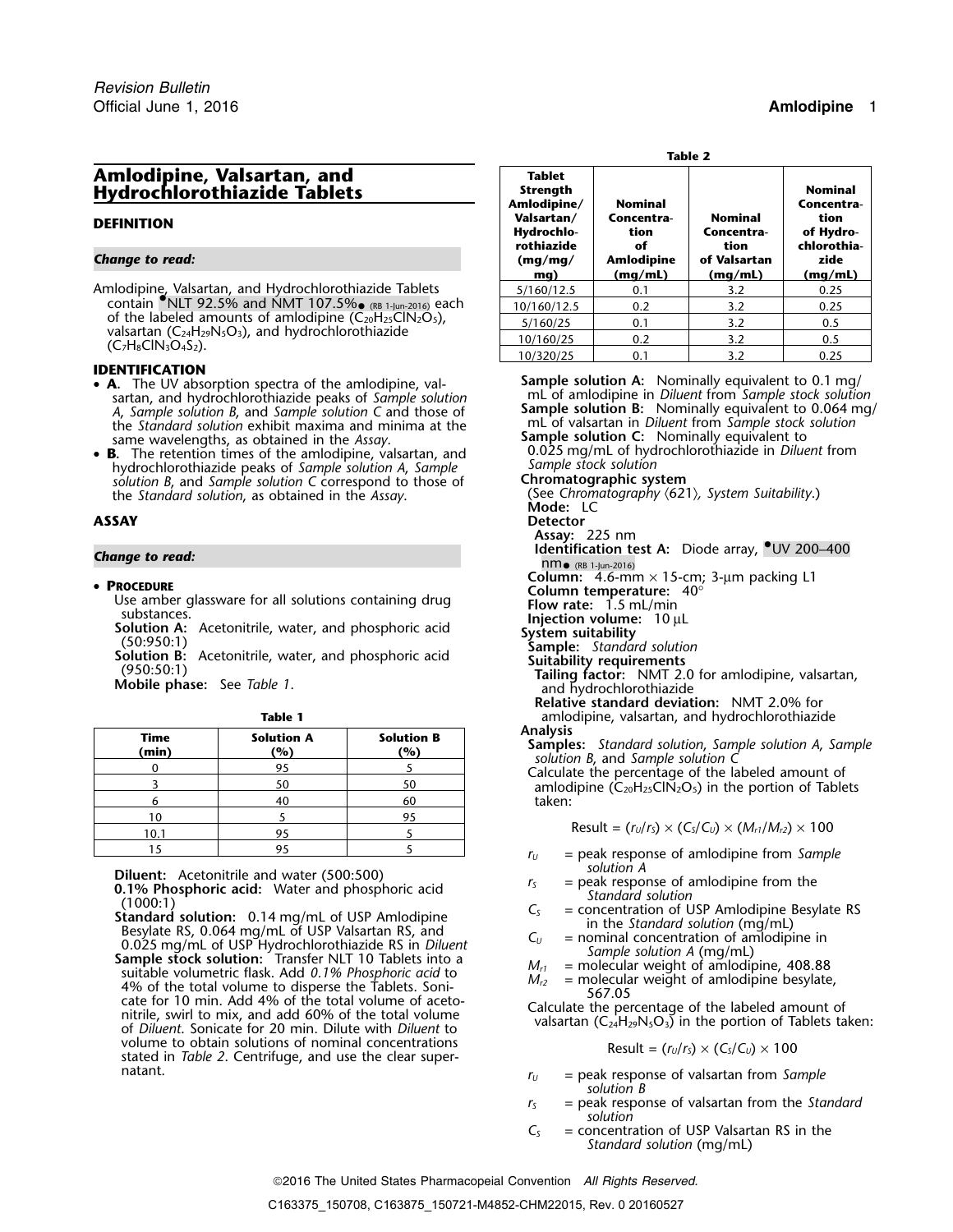*C*<sub>*U*</sub> = nominal concentration of valsartan in *Sample* **Mode:** LC<br>solution *B* (mq/mL) **Detector:** 

Calculate the percentage of the labeled amount of hydrochlorothiazide (Č<sub>7</sub>H<sub>8</sub>ClN<sub>3</sub>O<sub>4</sub>S<sub>2</sub>) in the portion of Tablets taken:

$$
Result = (r_U/r_S) \times (C_S/C_U) \times 100
$$

- 
- 
- 
- 

• DISSOLUTION  $\langle 711 \rangle$ 

**.Test 1**•**RESULT = (** $r_U/r_S$ **)**  $\times C_S \times V \times (M_{ri}/M_{r2}) \times (1/L_i) \times 100$ <br>phosphate and 0.896 g of sodium hydroxide in phosphate and 0.896 g of sodium hydroxide in <br>1000 mL of water. Adjust with 0.2 N sodium hydrox-<br>*ide* or 1 M phosphoric acid to a pH of 6.8.<br>*ide or 1 M phosphoric acid to a pH of 6.8. solution* is *solution* in *suff* 

- 
- 

**Mobile phase:** See *Table 3*.

| solution<br>$=$ peak resp | <b>Solution B</b><br>(%) | <b>Solution A</b><br>(%) | Time<br>(min) |
|---------------------------|--------------------------|--------------------------|---------------|
| solution<br>= concentr    |                          |                          | 0.00          |
| Standar                   |                          |                          | 2.50          |
| $=$ volume $\alpha$       |                          |                          | 2.51          |
| = label clai              |                          |                          | 4.00          |

- **Standard stock solution A:** 0.07 mg/mL of USP Amlodipine Besylate and 0.124 mg/mL of USP Hydrochlorothiazide RS. Initially dissolve with 4% of the to-
- **Standard stock solution B:** 3.2 mg/mL of USP Val-<br>sartan RS in methanol *Standard solution*
- **Standard solution:** 0.014 mg/mL of USP Amlodipine  $C_5$  = concentration of USP Hydrochlorot<br>Resylate RS 0.16 mg/mL of USP Valsartan RS and in the *Standard solution* (mg/mL) Besylate RS, 0.16 mg/mL of USP Valsartan RS, and in the *Standard solution* (m<br>0.0248 mg/mL of USP Hydrochlorothiazide RS in *Dilu-*  $V =$  volume of *Medium*, 900 mL 0.0248 mg/mL of USP Hydrochlorothiazide RS in *Dilu-* V = volume of *Medium,* 900 mL<br>*ent* from *Standard stock solution A* and *Standard stock L<sub>3</sub> =* label claim for hydrochlorothiazid
- **Sample solution:** Pass a portion of the solution under<br>test through a suitable filter of 0.45-µm pore size. Dis-<br>card at least the first 10 mL of the filtrate.<br>card at least the first 10 mL of the filtrate.<br>of the labele

**Detector:** UV 250 nm<br>**Column:** 4.6-mm × 5-cm; 3-µm packing L1<br>**Column temperature:** 30° Flow rate: 1.5 mL/min **Injection volume:**<sup>5</sup> <sup>µ</sup>L for 10/320/25 (mg/mg/mg) Result = (*<sup>r</sup>U*/*<sup>r</sup>S*) × (*CS*/*CU*) ×<sup>100</sup> of Tablet strengths (amlodipine/valsartan/hydrochlo $r_U$  = peak response of hydrochlorothiazide from  $r_U$  = peak response of hydrochlorothiazide from  $r_U$  = peak response of hydrochlorothiazide from  $r_U$  = 160/25, and 10/160/25 (mg/mg/mg) of Tablet strengths (amlodipine/va *r*<sub>*s*</sub> = peak response of hydrochlorothiazide from the standard solution<br> *Standard solution*<br> **System suitability**<br> **Sample:** *Standard solution*<br> **Sample:** *Standard solution*<br> **Sample:** *Standard solution*<br> **Sample:** in the Standard solution (mg/mL)<br>
Fesolution: NLT 3.0 between amlodipine and<br>  $C_U$  = nominal concentration of hydrochlorothiazide valsartan in *Sample solution C* (mg/mL) **Tailing factor:** NMT 2.0 for amlodipine, valsartan,<br>**Acceptance criteria:** •92.5%–107.5%• (RB 1-Jun-2016) **Tailing factor:** NMT 2.0 for amlodipine, valsartan, and hydrochlorothiazide<br> **Relative standard deviation:** NMT 2.0% for **PERFORMANCE TESTS**<br>amlodipine, valsartan, and hydrochlorothiazide **Analysis** *Change to read:* **Samples:** *Standard solution* and *Sample solution* Calculate the percentage of the labeled amount of amlodipine (C<sub>20</sub>H<sub>25</sub>ClN<sub>2</sub>O<sub>5</sub>) dissolved: Medium: *Buffer*, 900 mL<br>
Apparatus 2: 50 rpm for 5/160/12.5, 10/160/12.5,<br>  $\begin{array}{ll}\n 5/160/25, \text{ and } 10/160/25 \text{ (mg/mg/mg)} \text{ of Table} \\
 \text{strends } & 5/160/25, \text{ and } 10/160/25 \text{ (mg/mg/mg)} \text{ of Table} \\
 \text{strends } & 5/160/25, \text{ and } 10/160/25 \text{ (mg/mg/mg)} \text{$ 

$$
Result = (rU/rS) \times CS \times V \times (1/L2) \times 100
$$

- **Table 3** *r*<sub>*U*</sub> = peak response of valsartan from the *Sample*<br>solution *solution* 
	- *<sup>r</sup><sup>S</sup>* = peak response of valsartan from the *Standard* **(min) (%) (%)** *solution*
	- $C<sub>S</sub>$  = concentration of USP Valsartan RS in the 2.50 <sup>23</sup> <sup>77</sup> *Standard solution* (mg/mL)
	- = volume of *Medium*, 900 mL
	-

 $L_2$  = label claim for valsartan (mg/Tablet)<br>Calculate the percentage of the labeled amount of Diluent: 1 mg/mL of polysorbate 80 in *Buffer* hydrochlorothiazide (C<sub>7</sub>H<sub>8</sub>ClN<sub>3</sub>O<sub>4</sub>S<sub>2</sub>) dissolved:

$$
Result = (rU/rS) \times CS \times V \times (1/L3) \times 100
$$

- tal volume of methanol, and dilute with *Diluent* to  $r_U$  = peak response of hydrochlorothiazide from the volume. Sample solution<br>= peak response of hydrochlorothiazide from the
	-
- sartan RS in methanol<br> **Standard solution:** 0.014 mg/mL of USP Amlodipine  $C_s$  = concentration of USP Hydrochlorothiazide RS
	-
	-
- *solution B*, respectively<br>**Sample solution:** Pass a portion of the solution under<br>*Sample solution:* Pass a portion of the solution under<br>*Columbual* All T 800/ **Chromatographic system**<br>
Chromatographic system<br>
(See Chromatographic system Suitability.)<br>
(C<sub>7</sub>H<sub>8</sub>ClN<sub>3</sub>O<sub>4</sub>S<sub>2</sub>) is dissolved.
	- **.Test 2:** If the product complies with this test, the labeling indicates that the product meets USP *Dissolution Test 2*.

### 2016 The United States Pharmacopeial Convention *All Rights Reserved.*

<sup>(</sup>See *Chromatography*  $(621)$ *, System Suitability.)*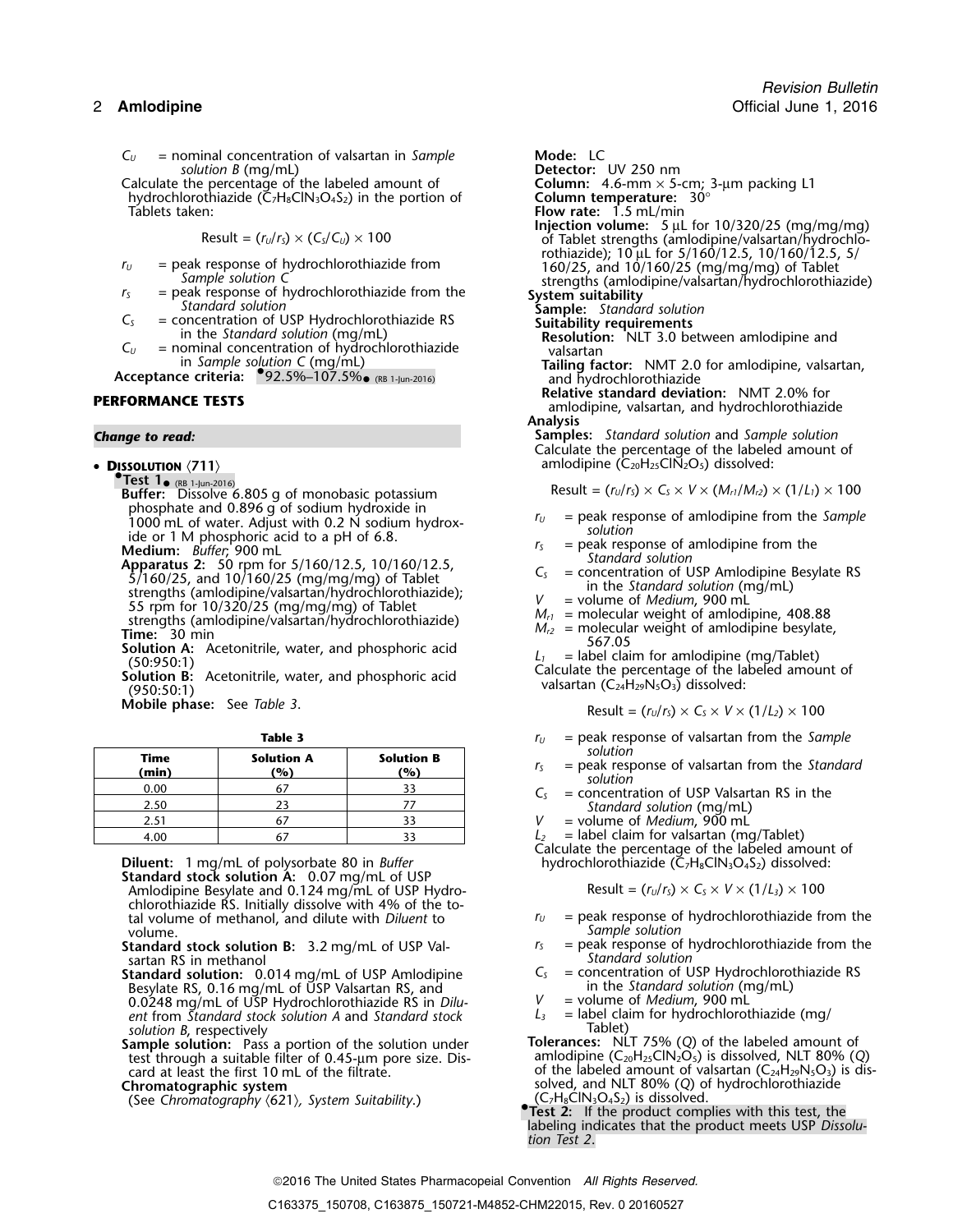**Medium:** Proceed as directed under *Dissolution Test 1*, *<sup>r</sup><sup>U</sup>* = peak response of amlodipine from the *Sample* 900 mL. *solution*

**For Tablets labeled to contain amlodipine/val-**<br> **Standard solution**<br> **Standard solution** Standard Sesylate RS and Sesylate RS and Standard Sesylate RS and Sesylate RS

- **sartan/hydrochlorothiazide, 5/160/12.5, 10/160/**  $C_s$  = concentration of USP Amlodipine B<br>12.5, 5/160/25, 10/160/25, and 5/80/12.5 (mg/ **12.5, 5/160/25, 10/160/25, and 5/80/12.5 (mg/** in the *Standard solution* (mg/mg): 50 rpm
- **For Tablets labeled to contain amlodipine/val-** *Mr1* = molecular weight of amlodipine, 408.88 **sartan/hydrochlorothiazide, 10/320/25 (mg/mg/** *M<sub>r2</sub>* = molecular weight of amlodipine besylate, mg): 55 rpm **mg):** 55 rpm 567.05 **b**

**Time:** 30 min for valsartan and hydrochlorothiazide, *L<sup>1</sup>* = label claim for amlodipine (mg/Tablet)

**Buffer:** Mix 7.0 mL of triethylamine with 1000 mL of water. Adjust with phosphoric acid to a pH of 3.0. **Solution A:** Acetonitrile and *Buffer* (10:90). Result =  $(r_u/r_s) \times C_s \times V \times (1/L_z) \times 100$ **Solution B:** Acetonitrile and *Buffer* (90:10).

| Time  | <b>Solution A</b> | <b>Solution B</b> |  |
|-------|-------------------|-------------------|--|
| (min) | (%)               | (%)               |  |
|       |                   |                   |  |
|       |                   |                   |  |
|       |                   |                   |  |
|       |                   |                   |  |

Standard stock solution A: 0.35 mg/mL of USP<br>Amlodipine Besylate RS prepared as follows. Initially

Amodition Exploite RS prepared as follows. Initially  $\frac{1}{10}$  = peak response of hydrochloothiazide from the<br>dissolve in 10% of the final volume of methanol and<br>standard Standard Standard Standard Standard Standard Stan

Calculate the percentage of the labeled amount of **Table 5 Table 5 Table 5 Table 5 Table 5 Table 5 Table 5 Table 5 Table 5 Table 5 Table 5 Table 5 Table 5 Table 5 Table 5 Table 5 Table 5 T** 

 $Result = (r_U/r_S) \times C_S \times V \times (M_{r1}/M_{r2}) \times (1/L_1) \times 100$ 

- 
- **Apparatus 2**<br>**For Tablets labeled to contain amlodipine/val-**<br>*For Tablets labeled to contain amlodipine/val-***<br>***Standard solution* 
	-
	- **mg/mg):** 50 rpm *V* = volume of *Medium*, 900 mL
		-
		-

45 min for amlodipine<br>
uffer: Mix 7.0 mL of triethylamine with 1000 mL of valsartan  $(C_{24}H_{29}N_5O_3)$  dissolved:

- $r_U$  = peak response of valsartan from the *Sample solution*
- **rable 4 r**<sub>S</sub> = peak response of valsartan from the *Standard solution* 
	- $C<sub>S</sub>$  = concentration of USP Valsartan RS in the (*Standard solution* (mg/mL)<br>*V* = volume of *Medium*. 900 mL
	- <sup>0</sup> <sup>90</sup> <sup>10</sup> *V* = volume of *Medium*, 900 mL
	-

*L*<sub>2</sub> = label claim for valsartan (mg/Tablet)<br>Calculate the percentage of the labeled amount of <br>hydrochlorothiazide (C<sub>7</sub>H<sub>8</sub>ClN<sub>3</sub>O<sub>4</sub>S<sub>2</sub>) dissolved:

$$
Result = (rU/rS) \times CS \times V \times (1/L3) \times 100
$$

- 
- 
- 
- 
- 

- 
- 
- 
- **Peak (90:0.1:10) Relative standard deviation:** NMT 2.0% for each (90:0.1:10)<br>
peak (90:0.1:10)<br> **Analysis** (90:0.1:10) **Analysis** *Standard solution* and *Sample solution*<br> **Samples:** *Standard solution* and *Sample solut*

| --------- |                   |                   |  |  |  |
|-----------|-------------------|-------------------|--|--|--|
| Time      | <b>Solution A</b> | <b>Solution B</b> |  |  |  |
| (min)     | (%)               | (%)               |  |  |  |
| 0.01      | 90                |                   |  |  |  |
| <u>.</u>  |                   |                   |  |  |  |

2016 The United States Pharmacopeial Convention *All Rights Reserved.*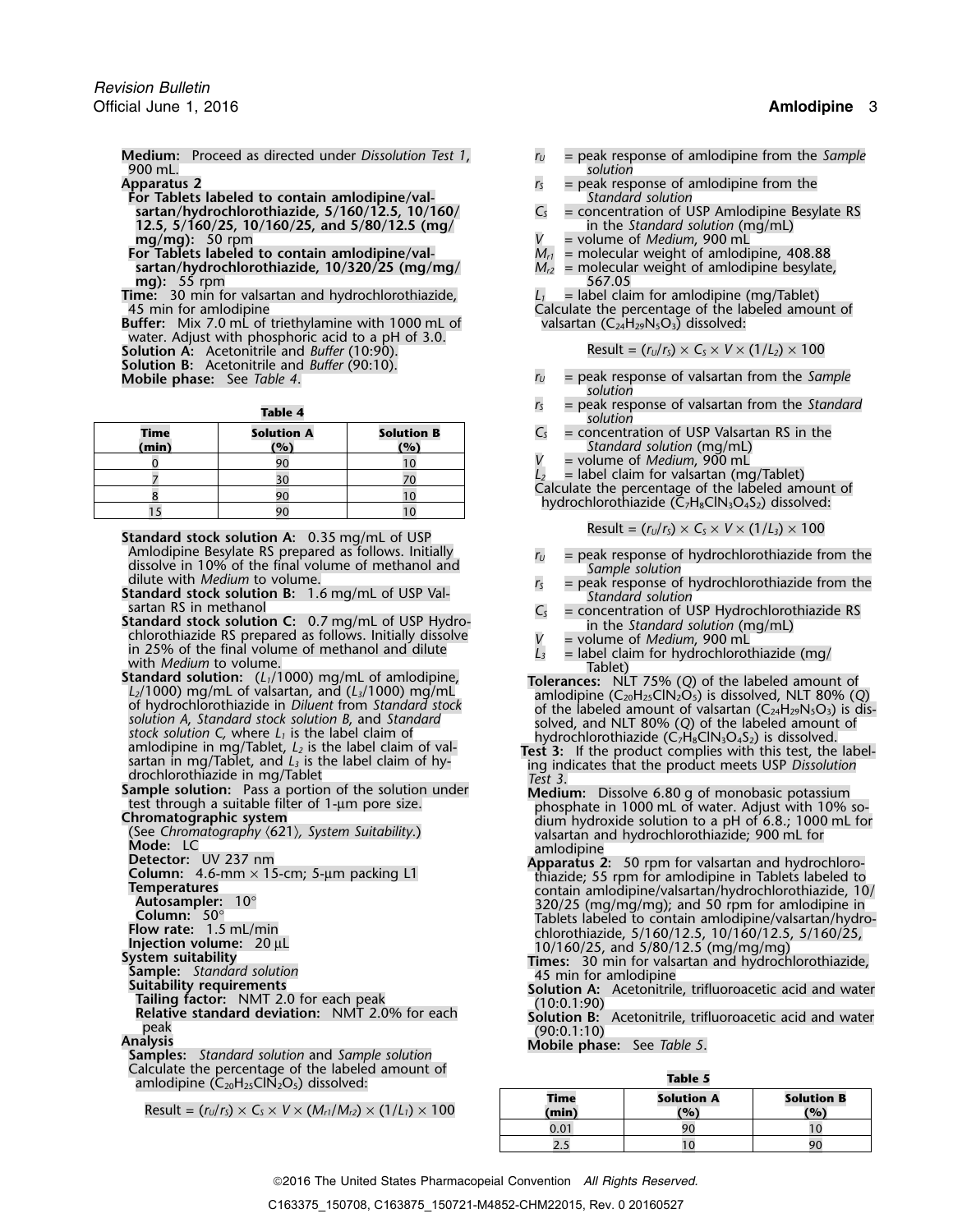|  | Table 5 (Continued) |
|--|---------------------|
|  |                     |

| <b>Time</b><br>(min) | <b>Solution A</b><br>(%) | <b>Solution B</b><br>(%) | Standard solution (mg/mL)<br>$=$ volume of <i>Medium</i> . 1000 mL<br>$=$ label claim for valsartan (mg/Tablet) |
|----------------------|--------------------------|--------------------------|-----------------------------------------------------------------------------------------------------------------|
|                      |                          |                          | Calculate the percentage of the labeled amount of                                                               |
|                      |                          |                          | hydrochlorothiazide $(C_7H_8ClN_3O_4S_2)$ dissolved:                                                            |

- **Diluent:** Acetonitrile and water (50:50)<br> **Standard stock solution A:** 0.15 mg/mL of USP<br>
Amlodipine Besylate RS in *Medium* prepared as fol-<br>  $r_U$  = peak response of hydrochlorothiazide fr Amlodipine Besylate RS in *Medium* prepared as fol-<br>lows. Initially dissolve and sonicate in 5% of the final<br>volume of *Diluent* and dilute with *Medium* to volume.<br>**Standard stock solution B:** 1.6 mg/mL of USP Val-<br>sarta
- sartan RS in *Medium* prepared as follows. Initially dis-<br>solve and sonicate in 20% of the final volume of *Dilu*-<br>ent and dilute with *Medium* to volume.<br>**Standard stock solution C**: 0.25 mg/mL of USP Hy-<br>drochlorothiazi

- 
- 

(RB 1-Jun-2016) for valsartan and hydrochlorothiazide • **<sup>U</sup>NIFORMITY OF DOSAGE UNITS** 〈**905**〉**:** Meet the

**Column:** 4.6-mm × 10-cm; 5-µm packing L1 **Flow rate:** 1.5 mL/min

**Injection volume:** 10 µL **IMPURITIES** 

**System suitability**

**Sample:** *Standard solution Change to read:* **Suitability requirements**

**Tailing factor:** NMT 2.0 for each peak •

- 
- *Standard solution* zide RS in *Diluent*
- 
- 
- 
- 
- 

valsartan (C<sub>24</sub>H<sub>29</sub>N<sub>5</sub>O<sub>3</sub>) dissolved: **System suitability System suitability** 

- *r*<sub>*U*</sub> = peak response of valsartan from the *Sample* **Suitability requirements Suitability requirements Suitability requirements Suitability requirements Suitably requirements Sultion Suitably <b>Suitably Su**
- *<sup>r</sup><sup>S</sup>* = peak response of valsartan from the *Standard* sartan, and hydrochlorothiazide, *Sensitivity solution solution*
- $C_s$  = concentration of USP Valsartan RS in the Standard solution (mg/mL)
	-
- 

- 
- 
- 
- 
- 

- Use of Diluter with Medium to volume.<br>
Standard solution: (L<sub>1</sub>/1000) mg/mL of amlodipine,<br>
(L<sub>2</sub>/1000) mg/mL of valsartan, and (L<sub>3</sub>/1000) mg/mL<br>
(L<sub>2</sub>/1000) mg/mL<br>
of valsartan, and (L<sub>3</sub>/1000) mg/mL<br>
of hydrochlorichic
	-

- meak<br>
The substances.<br>
The substances of the labeled amount of<br>
Result =  $(r_u/r_c) \times C_s \times V \times (M_u/M_c) \times (1/l_1) \times 100$ <br>
Result =  $(r_u/r_c) \times C_s \times V \times (M_u/M_c) \times (1/l_1) \times 100$ <br>
Result =  $(r_u/r_c)$  and the Assay.
- Result =  $(r_0/r_s) \times C_s \times V \times (M_{r1}/M_{r2}) \times (1/L_1) \times 100$ <br>sartan Related Compound B RS, 0.005 mg/mL of USP  $r_v$  = peak response of amlodipine from the *Sample* Amlodipine Related Compound A RS, 0.14 mg/mL of *solution* USP Amlodipine Besylate RS, 0.064 mg/mL of USP Valsartan RS, and 0.025 mg/mL of USP Hydrochlorothia- *<sup>r</sup><sup>S</sup>* = peak response of amlodipine from the
- *C*<sub>S</sub> = concentration of USP Amlodipine Besylate RS **Sensitivity solution:** 0.14 µg/mL of USP Amlodipine in the *Standard solution* (mg/mL) Besylate RS, 0.064 <sup>µ</sup>g/mL of USP Valsartan RS, and in the *Standard solution* (mg/mL)<br>*V* = volume of *Medium*, 900 mL 0.025 µg/mL of USP Hydrochlorothiazide RS in *Diluent*<br>*M<sub>rl</sub>* = molecular weight of amlodipine, 408.88 **Standard solution:** 0.0005 mg/mL of USP Amlodipin
- *M* **Standard solution:** 0.0005 mg/mL of USP Amlodipine *r* molecular weight of amlodipine, 408.88<br> *Melated Compound A RS, 0.0001 mg/mL of USP <sup>M</sup>r2* = molecular weight of amlodipine besylate, Related Compound A RS, 0.0001 mg/mL of USP 567.05 Benzothiadiazine Related Compound A RS, 0.0003 mg/ *Label claim for amlodipine (mg/Tablet)* **12** mL of USP Amlodipine Besylate RS, 0.00015 mg/mL of Calculate the percentage of the labeled amount of USP Valsartan RS, and 0.00005 mg/mL of USP Hydro-<br>valsartan  $(C_{24}H_{29}N_5O_3)$  dissolved:<br>valsartan  $(C_{24}H_{29}N_5O_3)$  dissolved:
	-
	- Result =  $(r_v/r_s) \times C_s \times V \times (1/L_2) \times 100$  **Samples:** System suitability solution, Sensitivity solution, and *Standard solution*
		-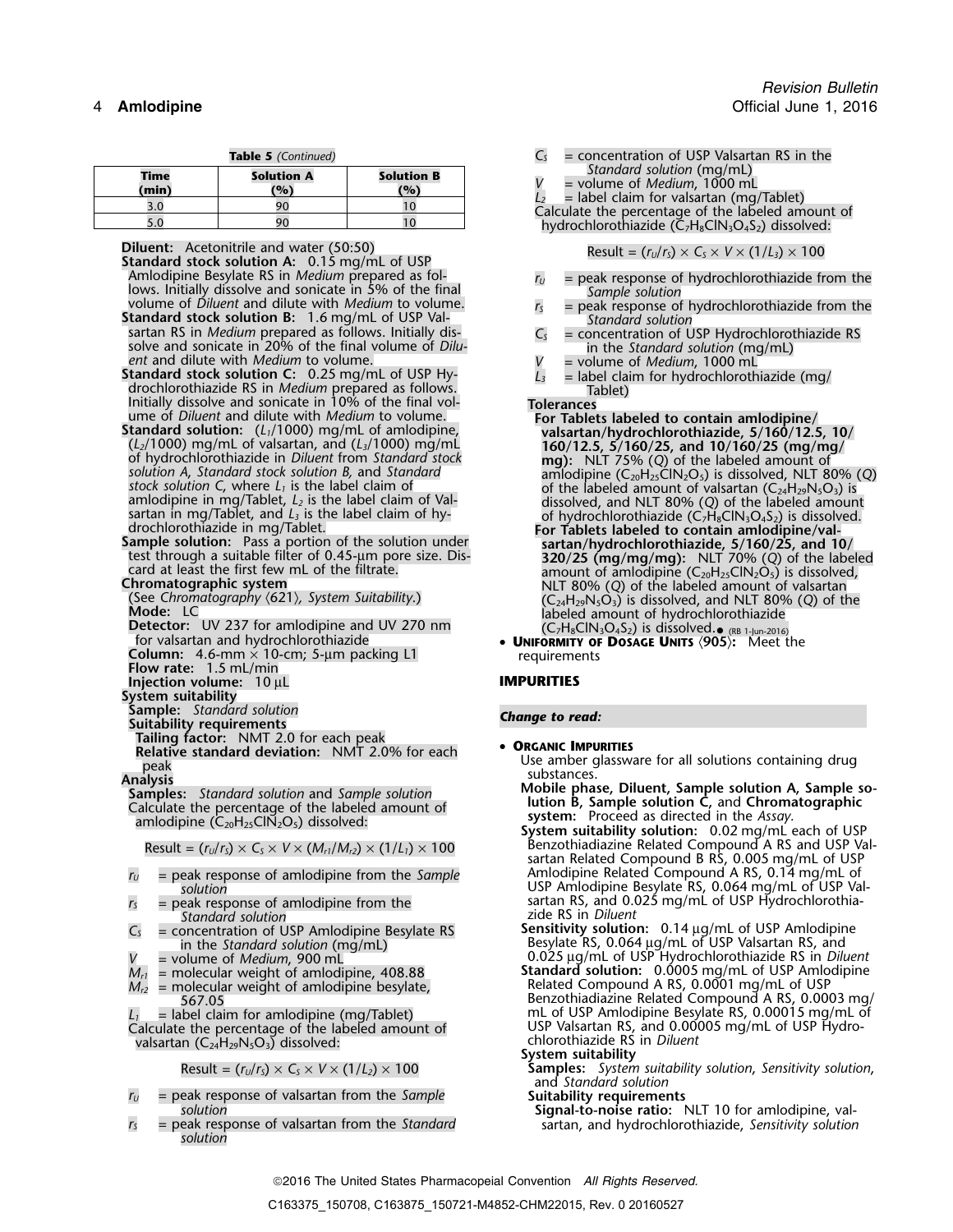**Resolution:** NLT 2.0 between any adjacent peaks of Calculate the percentage of each unspecified benzothiadiazine related compound A, hydrochloro-<br>degradation product in the portion of Table thiazide, amlodipine related compound A,

amlodipine, valsartan related compound B, and val- $R$ esult =  $(r_u/r_s) \times (C_s/C_u) \times (M_{r1}/M_{r2}) \times 100$ sartan, *System suitability solution*

amlodipine related compound A, benzothiadiazine **product from** *Sample solution A*<br>
product from *Sample solution A*<br>
peak response of amlodipine from the related compound A, amlodipine, valsartan, and hy-<br>drochlorothiazide. Standard solution<br>Standard solution drochlorothiazide, *Standard solution Standard solution*

**Samples:** Sample solution A, Sample solution B, Sample *Sample* in the Standard solution (mg/mL) *solution C*, and *Standard solution <sup>C</sup><sup>U</sup>* = nominal concentration of amlodipine in

Calculate the percentage of amlodipine related com-<br>
pound A in the portion of Tablets taken:  $M_{r1}$  = molecular weight of amlodipine, 408.88 pound A in the portion of Tablets taken:  $M_{11}$   $M_{12}$ 

$$
Result = (rU/rS) \times (CS/CU) \times (Mr1/Mr2) \times 100
$$
 567.05

$$
r_U
$$
 = peak response of a  
compound A from *Sample solution A*  
 $r_S$  = peak response of a  
modipine related

compound A from the *Standard solution* **•** $C<sub>S</sub>$  = concentration of USP Amlodipine Related

- Compound A RS in the *Standard solution* **Relative Acceptance**  $C_U$  = nominal concentration of amlodipine in
- *Sample solution A* (mg/mL)
- $M_{r1}$  = molecular weight of amlodipine related compound A free base,  $406.86$
- compound A fumarate,  $522.93$

$$
Result = (r_U/r_S) \times (C_S/C_U) \times 100
$$

- $r_U$  = peak response of any valsartan related
- degradation product from Sample solution B  $r<sub>S</sub>$  = peak response of valsartan from the *Standard* solution
- $C<sub>S</sub>$  = concentration of USP Valsartan RS in the *Standard solution* (mg/mL)
- $C_U$  = nominal concentration of valsartan in *Sample solution B* (mg/mL)

- $r_U$  = peak response of benzothiadiazine related compound A from *Sample solution* C
- $r<sub>S</sub>$  = peak response of benzothiadiazine related compound A from the *Standard solution*
- $C<sub>S</sub>$  = concentration of USP Benzothiadiazine Related . 4-Amino-6-chloro-1,3-benzenedisulfonamide. Compound A RS in the *Standard solution* •
- $C_U$  = nominal concentration of hydrochlorothiazide  $\begin{array}{r} \text{where} \\ \text{for } \\ \text{of } \\ \text{Calculate the percentage of } \\ \text{Calculate the percentage of } \\ \text{C} \end{array}$  and  $\begin{array}{r} \text{where} \\ \text{of } \\ \text{of } \\ \text{Calculate the percentage of } \\ \text{of } \\ \text{C} \end{array}$  $C_U$  = norminal concertuation of hydrocritorotrilazide<br>in Sample solution C (mg/mL)<br>Calculate the percentage of Chlorothiazide and<br>Pag-Chloro-N-[(6-chloro-7-sulfamoyl-2,3-dihydro-4H-1,2,4-

hydrochlorothiazide dimer $_{\bullet}$  (RB 1-Jun-2016) in the portion  $_{\rm}$  benzothiadiazine-7-sulfonamide 1,1-dioxide. $\bullet$  (RB 1-Jun-2016) <sup>e</sup> of Tablets taken: . 3-Ethyl, 5-methyl [2-(2-aminoethoxymethyl)-4-(2-chlorophenyl)-6-meth-

$$
Result = (r_U/r_S) \times (C_S/C_U) \times 100
$$

- $r_U$  = peak response of  $\bullet$  chlorothiazide or hydrochlorothiazide dimer $\bullet$  (RB 1-Jun-2016) from **Sample solution C** formation only. **•** (RB 1-Jun-2016)<br>
Sample solution C **formation only. P** (S)-N-Butyryl-N-{[2'-(1-H-te
- 
- $C_5$  = concentration of USP Hydrochlorothiazide RS is the counter ion to the amlodipine, and peaks at in the *Standard solution* (mg/mL) is the Concentration of USP Hydrochlorothiazide RS in the *Standard solution* (mg/m
- $C_U$  = nominal concentration of hydrochlorothiazide in *Sample solution C* (mg/mL)

degradation product in the portion of Tablets taken:

$$
Result = (rU/rS) \times (CS/CU) \times (Mr1/Mr2) \times 100
$$

- **Relative standard deviation:** NMT 5.0% for  $r_U$  = peak response of each unspecified degradation amlodipine related compound A. benzothiadiazine
	-
	- = concentration of USP Amlodipine Besylate RS<br>in the Standard solution (mg/mL)
	-
	-

= molecular weight of amlodipine besylate,

**Acceptance criteria:** See *Table 6.* (RB 1-Jun-2016) Disre*<sup>r</sup><sup>U</sup>* = peak response of amlodipine related gard amlodipine ethyl analog peak, valsartan related compound B peak, and any peaks below 0.1%.

**.Table 6**•

| $\mathsf{C}^{\mathsf{c}}$<br>= concentration of USP Amlodipine Related |                                                                                                                           | <b>Table 00</b> (RB 1-Jun-2016)                                     |                                                    |                                              |  |
|------------------------------------------------------------------------|---------------------------------------------------------------------------------------------------------------------------|---------------------------------------------------------------------|----------------------------------------------------|----------------------------------------------|--|
| $\mathsf{C}_\mathsf{U}$                                                | Compound A RS in the Standard solution<br>(mq/mL)<br>$=$ nominal concentration of amlodipine in                           | <b>Name</b>                                                         | <b>Relative</b><br><b>Retention</b><br><b>Time</b> | <b>Acceptance</b><br>Criteria,<br>NMT $(% )$ |  |
|                                                                        | Sample solution A (mg/mL)                                                                                                 | Benzothiadiazine related                                            |                                                    |                                              |  |
| $M_{r1}$                                                               | $=$ molecular weight of amlodipine related                                                                                | compound A <sup>a</sup>                                             | 0.60                                               | $1.0 \cdot$ (RB 1-Jun-2016)                  |  |
| $M_{r2}$                                                               | compound A free base, 406.86<br>= molecular weight of amlodipine related                                                  | Chlorothiazide <sub>(RB 1-Jun-</sub><br>$2016$ <sup>b</sup>         | 0.62                                               | $0.50 \cdot$ (RB 1-lun-2016)                 |  |
|                                                                        | compound A fumarate, 522.93                                                                                               | Hydrochlorothiazide                                                 | 0.64                                               |                                              |  |
|                                                                        | Calculate the percentage of any valsartan related                                                                         | Devaleryl valsartan <sup>c</sup>                                    | 0.71                                               | 0.2                                          |  |
|                                                                        | degradation product in the portion of Tablets taken:                                                                      | Hydrochlorothiazide<br>dimer $\bullet$ (RB 1-Jun-2016) <sup>d</sup> | 0.89                                               | $0.50 \cdot$ (RB 1-Jun-2016)                 |  |
|                                                                        | Result = $(r_U/r_s) \times (C_s/C_u) \times 100$                                                                          | Amlodipine related<br>compound A <sup>e</sup>                       | 0.96                                               | 0.5                                          |  |
| $r_U$                                                                  | $=$ peak response of any valsartan related<br>degradation product from Sample solution B                                  | Amlodipine                                                          | 1.00                                               |                                              |  |
| rs<br>$\mathsf{C}_\mathsf{S}$                                          | $=$ peak response of valsartan from the Standard<br>solution<br>$=$ concentration of USP Valsartan RS in the              | Valsartan related<br>degradation<br>product 1 <sup>f</sup>          | 1.04                                               | 0.2                                          |  |
| $\mathsf{C}_U$                                                         | Standard solution (mg/mL)<br>$=$ nominal concentration of valsartan in Sample                                             | Amlodipine ethyl ana-<br>loas                                       | 1.08                                               |                                              |  |
|                                                                        | solution $B \, (mg/mL)$<br>Calculate the percentage of benzothiadiazine related                                           | Valsartan related<br>compound Bh                                    | 1.22                                               |                                              |  |
|                                                                        | compound A in the portion of Tablets taken:<br>Result = $(r_U/r_s) \times (C_s/C_u) \times 100$                           | Valsartan related<br>degradation<br>product 2 <sup>f</sup>          | 1.27                                               | 0.2                                          |  |
| $r_U$                                                                  | $=$ peak response of benzothiadiazine related                                                                             | Valsartan                                                           | 1.36                                               |                                              |  |
| r <sub>s</sub>                                                         | compound A from Sample solution C<br>= peak response of benzothiadiazine related<br>compound A from the Standard solution | Valsartan related<br>degradation<br>product 3 <sup>f</sup>          | 1.51                                               | 0.2                                          |  |

<sup>b</sup> 6-Chloro-2 H-1,2,4-benzothiadiazine-7-sulfonamide 1,1-dioxide.●

yl-3,5-pyridinedicarboxylate].

<sup>f</sup> These are specified unidentified degradation products. No information is available about chemical structures or chemical names for these impurities.

. Diethyl 2-[(2-aminoethoxy)methyl]-4-(2-chlorophenyl)-6-methyl-1,4- hydrochlorothiazide dimer• (RB 1-Jun-2016) from dihydropyridine-3,5-dicarboxylate. •.Process related impurity given for in-

 $r_S$  = peak response of hydrochlorothiazide from the  $r_S$  of  $S$ -N-Butyryl-N-{[2'-(1-H-tetrazole-5-yl)-biphenyl-4-yl]-methyl}-valine.

### 2016 The United States Pharmacopeial Convention *All Rights Reserved.*